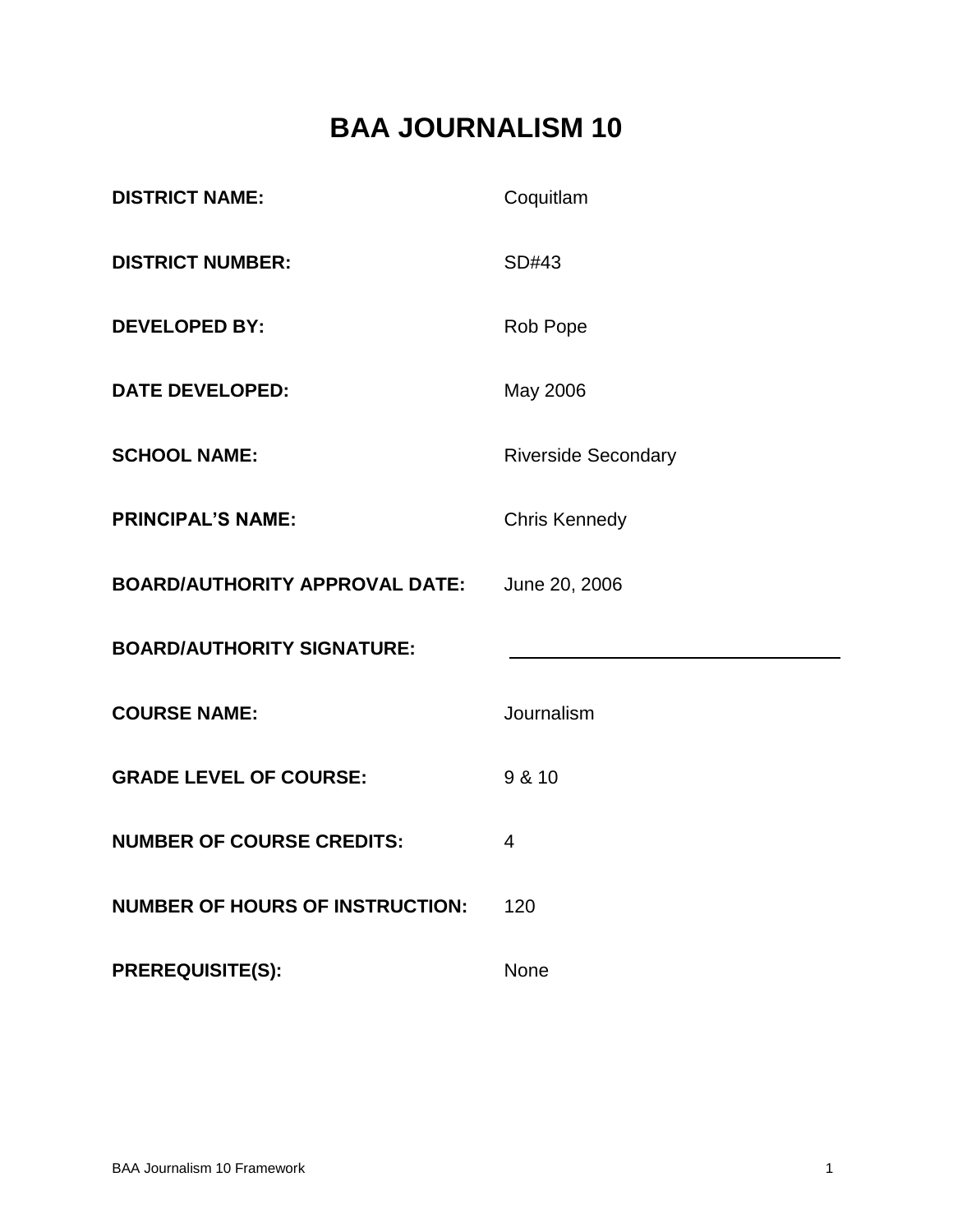# **SPECIAL TRAINING, FACILITIES OR EQUIPEMENT REQUIRED:**

- Networked computers with word processing, desktop publishing, and image manipulation software; Internet access
- Digital and SLR cameras with a card reader and scanner
- Large tables, a whiteboard, and cork boards to post, view and edit layouts
- Laser printer
- Hand held tape recorders
- Teachers will need experience in newspaper writing, layout and design techniques, knowledge of photojournalism methodology, and knowledge of scheduling deadlines for prepress and press work.

# **COURSE SYNOPSIS:**

This course has been developed to provide an introductory credit course in journalism for grade 9 and 10 students. Students will explore the history of journalism and its impact on societies, culture, and world events.

As contributors to a monthly school newspaper students will learn basic journalistic style and write in a variety of formats including straight news, features, opinion, and sports reporting. Interviewing techniques, research skills, and data collection will also be introduced. Students will learn the parts of a newspaper and their functions within a completed publication.

Students will learn photographic principles and techniques particular to photojournalism. They will also learn how to manipulate digital images in order to prepare them for publication.

Working with senior editors, students will be introduced to the process of layout, editing, reporting, and the hierarchy of a newsroom environment.

# **RATIONALE:**

This course has been developed to provide students with an understanding of the significant role journalism plays in our culture. It also offers students an opportunity to explore different kinds of writing - writing with specific purposes for a distinct target audience.

Students will have an opportunity to explore technical opportunities provided by photojournalism, layout software, and applied design skills.

Working independently and with a team of reporters and senior editors, students will develop group skills, time management, and team collaboration. Being involved with the production of a school newspaper will allow students to experience a variety of skills integral to working successfully in a media environment.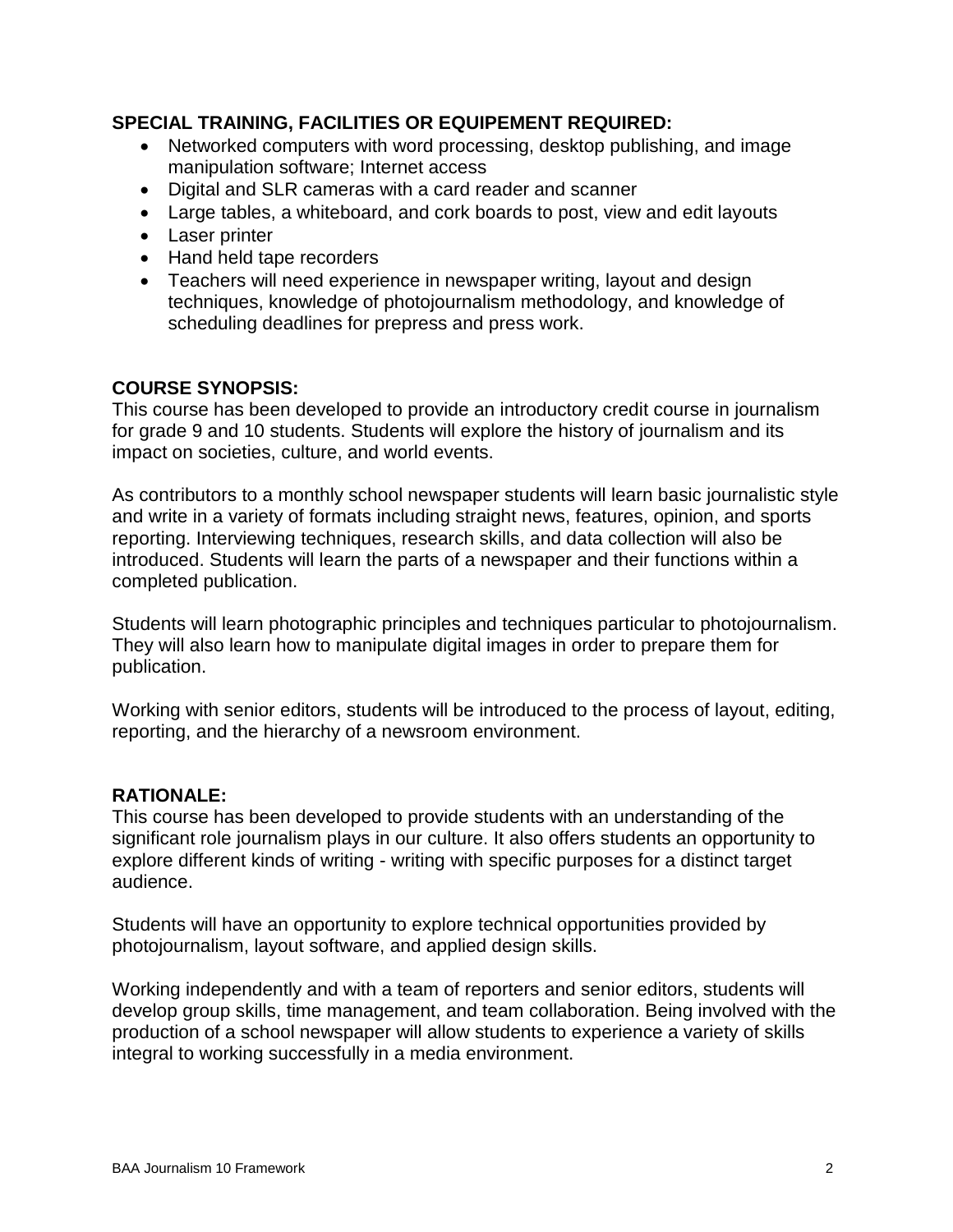# **ORGANIZATIONAL STRUCTURE:**

| <b>UNIT</b>        | TITLE                                                                                    | TIME |
|--------------------|------------------------------------------------------------------------------------------|------|
|                    | History of Journalism and its role in society                                            | 10   |
| $\overline{2}$     | Basic journalistic style, parts of the newspaper, interview<br>techniques, and reporting | 60   |
| 3                  | Photojournalism                                                                          | 20   |
| $\overline{4}$     | Layout & design principles and the newspaper<br>production process                       | 20   |
| 5                  | Introduction to reviews and feature writing                                              | 10   |
| <b>Total Hours</b> |                                                                                          | 120  |

# **UNIT 1: History of Journalism and Its Role in Society 10 Hours**

Students will learn the history of journalism from the invention of the printing press to current Internet content. The impact of a free press and its impact on social/cultural development will be examined. The power of the press and its obligations in a society governed by distinct laws and a Charter of Rights and Freedoms will be explored. Other media will be examined in relation to their relationship with newspapers both online and print. The commercial nature of the newspaper will be studied with focus on advertising and its effect on news content.

# **Curriculum Organizer – Early Journalism**

*It is expected that students will be able to:*

• Identify the development of communication as advanced by the printing press

# **Curriculum Organizer – The Impact of Journalism**

*It is expected that students will be able to:*

• Identify the impact on political and cultural societies by the accelerated dissemination of information

# **Curriculum Organizer – The Responsibility and Rights of a Free Press**

*It is expected that students will be able to:*

- Identify ethical obligations of a press
- Identify characteristics of a press influenced by government restraint or unethical practice
- Identify professional journalistic standards

# **Curriculum Organizer – The Law and the Press**

*It is expected that students will be able to:*

• Identify and understand slander, libel, and Canadian laws affecting journalistic content and style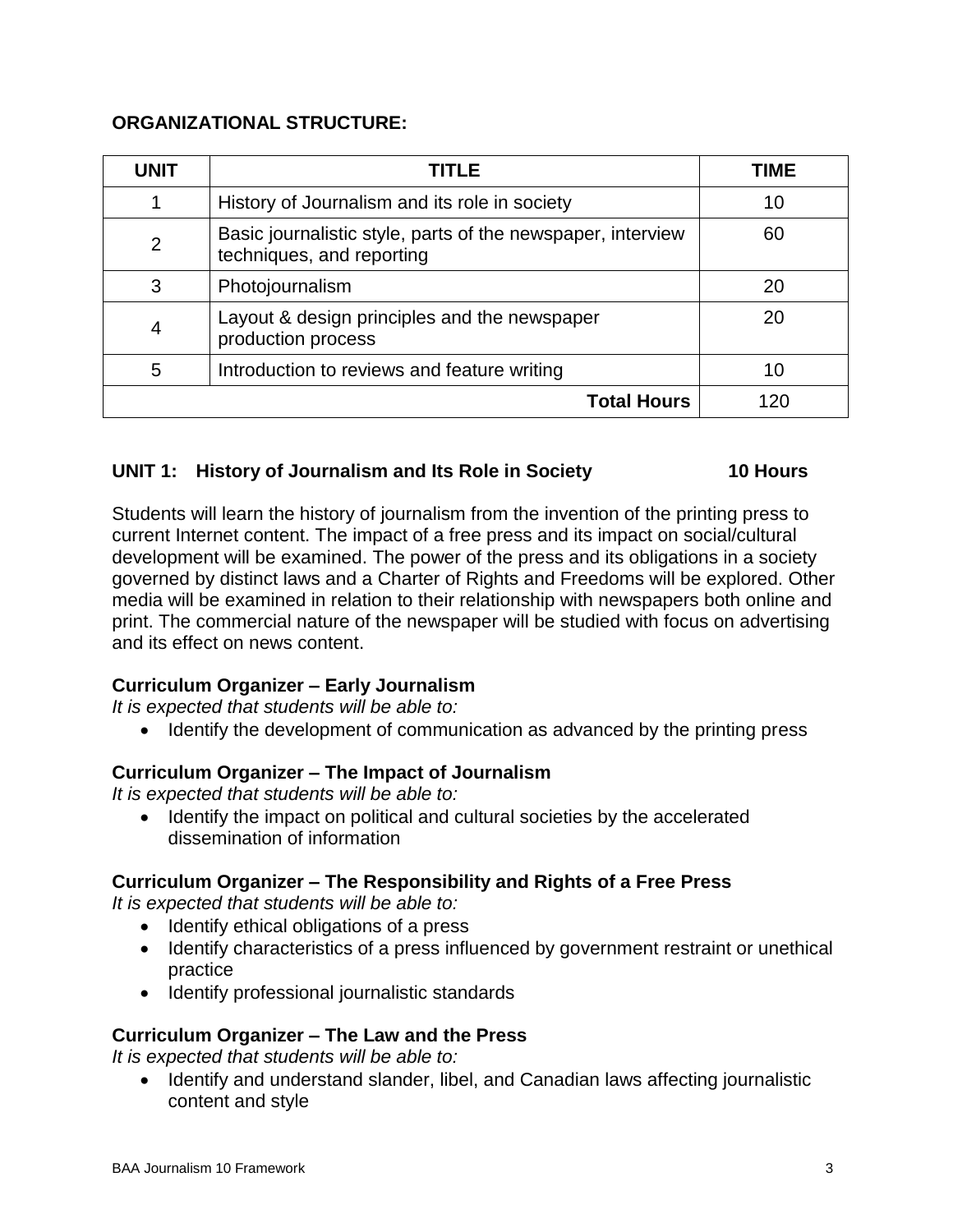BAA Journalism 10 Framework 4

### **Curriculum Organizer – The Role of Advertising**

*It is expected that students will be able to:*

• Identify and discuss the role of advertising in the press

# **UNIT 2: Journalistic Style, Parts of the Newspaper, Interview 60 Hours Techniques and Reporting**

Students will learn the parts of a newspaper including its nomenclature. They will learn how to write a straight news story focusing on the inverted pyramid style and strong lead. This unit will introduce examples of bias, and examples of factual reporting as well as opinion versus objective writing/reporting. Students will learn how to conduct an interview in order to accumulate accurate data. They will also learn to identify the nature and value of news content in relation to its newsworthiness, proximity, and target audience.

# **Curriculum Organizer – How to Write the Straight News Story**

*It is expected that students will be able to:*

- Demonstrate the correct use of inverted pyramid style
- Create a strong lead
- Identify and use the proper terminology for news story components
- Distinguish between fact and opinion
- Demonstrate the use of proper attribution
- Demonstrate the use of Canadian Press Style
- Write to a particular assigned length
- Demonstrate editing/revision skills
- Meet deadlines

### **Curriculum Organizer – Interview Techniques and Reporting**

*It is expected that students will be able to:*

- Show evidence of accurate data collection and fact reporting
- Demonstrate the proper social interaction skills necessary to conduct a successful interview
- Create questions that elicit meaningful responses and conform to the criteria of the story's subject
- Identify reliable and knowledgeable sources
- Demonstrate accurate note taking skills
- Arrange, create and meet appointments and deadlines

### **UNIT 3: Photojournalism 20 Hours**

"A picture is worth a thousand words," and students will learn the communicative power of effective photojournalism. Basic photographic skills will be taught such as the manipulation of digital and SLR cameras. Composition techniques will be explored with emphasis on the purpose and role of art in a newspaper. Students will be assigned a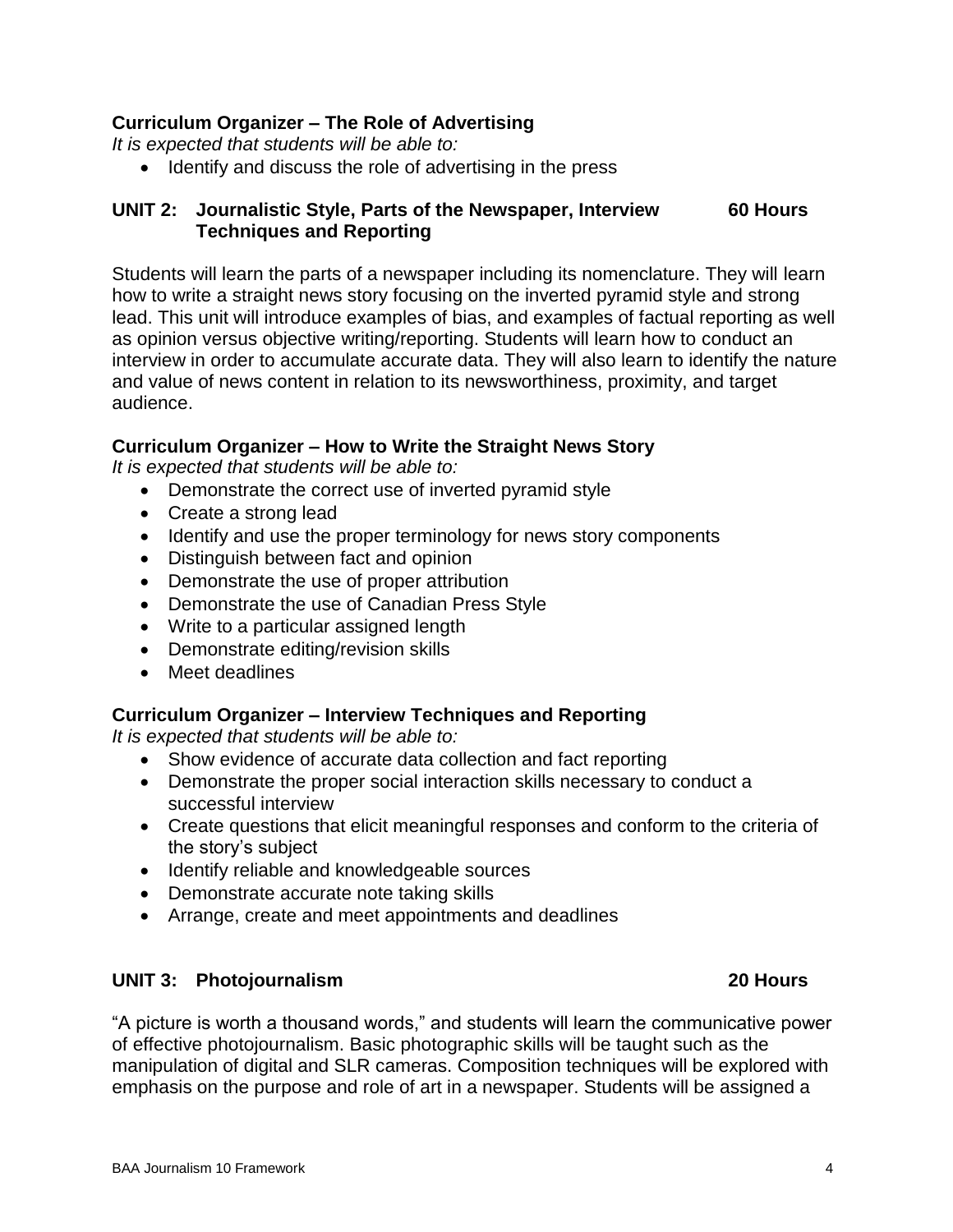variety of exercises designed to capture images for a number of specific purposes. Students will also download and prepare an image suitable for printing.

# **Curriculum Organizer – The Mechanics of Photography**

*It is expected that students will be able to:*

Demonstrate the correct and safe use of digital and SLR cameras

# **Curriculum Organizer – Photojournalism Techniques**

*It is expected that students will be able to:*

- Identify images that exhibit strong photojournalistic principles
- Demonstrate successful composition techniques in order to produce images for specific purposes, i.e. Portraits, action shots, etc.
- Demonstrate the ability to download, store, and manipulate images using photo editing software

# **UNIT 4: Layout and Design Principles and the Production 20 Hours Process**

The design and layout of a newspaper page is both an artistic and a technical process. Students will be introduced to some of the accepted practices of good newspaper design. They will also be involved in the chain of events that witnesses the idea for a story to its final inclusion in the finished newspaper.

# **Curriculum Organizer – Design and Layout Principles**

*It is expected that students will be able to:*

- Recognize the elements of good print design
- Identify and fix common problems and errors in newspaper design styles
- Create his own page demonstrating an understanding of good design principles

# **Curriculum Organizer – Participating In the Production Process**

*It is expected that students will be able to:*

- Work with senior editors and the teacher to develop a topic for a story
- Create a story in correct newspaper style and edit the copy in consultation with the editors
- Work with his editor to meet the criteria for the story and to supply properly prepared art
- Work with newspaper staff to edit final copy and layout

# **UNIT 5: Introduction to Reviews and Feature Writing 10 Hours**

The focus for this ongoing unit will be the so-called soft news. Reviews and features follow different criteria than straight or hard news stories. Students will be exploring the research and in-depth interview strategies necessary to produce engaging features and insightful reviews. Students will begin to work with in-depth interview techniques, polls, surveys, and research as preparation for their feature articles and also as preparation for senior journalism classes.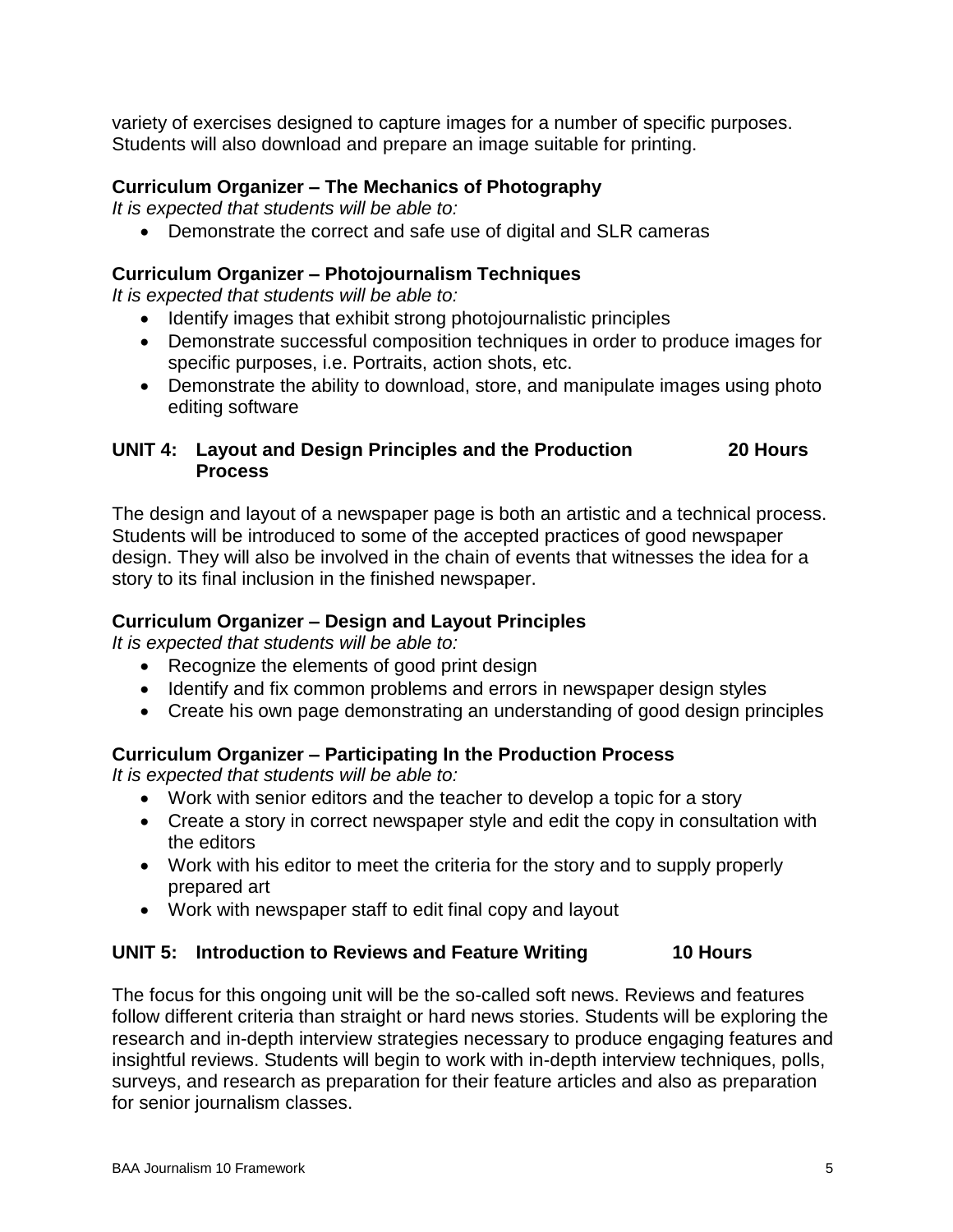# **Curriculum Organizer – Characteristics of Soft News**

*It is expected that students will be able to:*

- Practice and use a different lead than a hard news lead
- Develop a different voice than the one used in an objective straight news story
- Create a feature that uses effective story-telling in order to engage the reader

# **Curriculum Organizer – Research, Polls, and Surveys**

*It is expected that students will be able to:*

- Develop survey questionnaires to supplement feature content
- Create and administer a poll according to prescribed criteria in order to obtain statistically valid data

# **INSTRUCTIONAL COMPONENT:**

This course will rely on continuous interaction among newspaper staff and the instructor for the most significant aspects of the instructional models.

Methods of instruction include:

- Direct instruction
- Indirect instruction
- Interactive instruction
- Peer to peer instruction
- Group work and brainstorming
- Modelling
- Analysis of professional writing and publications
- Exemplars of successful student writing
- On line sources for statistics and data
- Videotape
- Professional quest speakers
- Field trips to media outlets

# **ASSESSMENT COMPONENT:**

# **Formative Assessment**

- Effective formative assessment via:
	- o Clearly articulated and understood learning intentions and success criteria
	- o Questions posed by students, peers and teachers to move learning forward
		- Discussions and dialogue
	- o Feedback that is timely, clear and involves a plan
	- o Students are resources for themselves and others peer and selfassessment
	- o Student ownership

Formative assessment used to adapt learning experiences and inquiry plans on an ongoing basis to meet specific learning goals.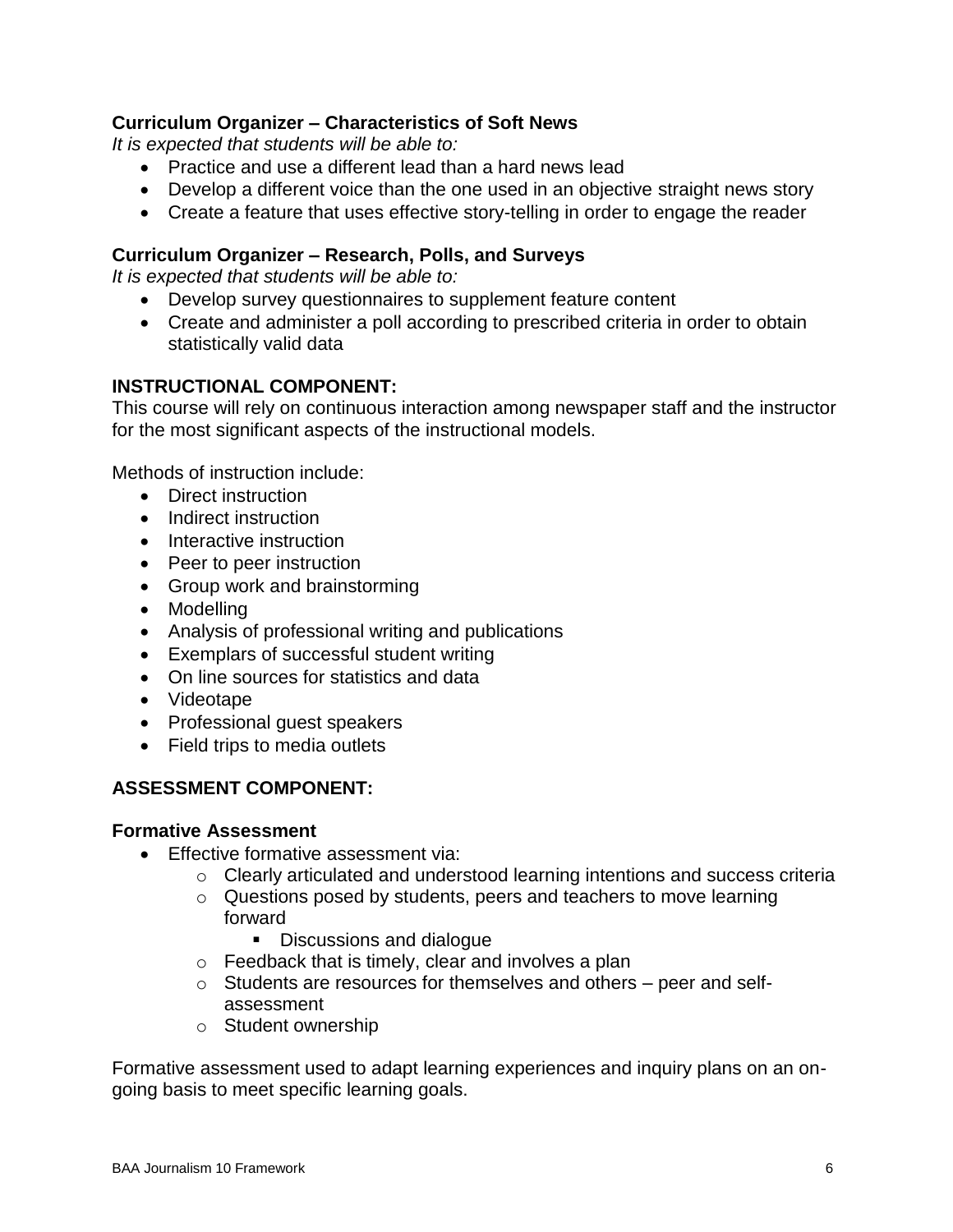Development, awareness and action, based upon metacognition intended to lead to learner independence and self-coaching.

Summative Assessment:

Summative assessments will be determined as students demonstrate proficiency/mastery toward particular learning outcomes. Summative assessments and final grades will reflect the following:

- Students will work collaboratively with the teacher to determine summative achievement on assignments and letter grades based upon dialogue, and evidence of learning
- Behaviour and work habits will NOT be included when determining letter grades
- Marks will not be deducted for late work
- Extra credit and bonus marks will not be awarded
- Plagiarizing will not result in reduced marks/grades the student will be required to demonstrate their learning authentically
- Attendance will not be considered toward letter grade
- Only individual learning demonstrated –no group marks will be used to determine grades
- Letter grades will reflect learning towards the learning outcomes articulated above
- Letter grades will be based upon criteria provided/agreed upon toward the learning outcomes
- Letter grades will be determined in relation to the learning outcomes not in comparison to the achievement of other students
- Poor work will not be assessed towards grades students will only be assessed on quality work
- Professional judgment and evidence will be used to determine final letter grade in consultation with the student
- Zeros will not be assigned to missed assignments all required assignments must be completed
- Formative or practice towards learning outcomes will not be included in final grade assessment
- Most recent evidence toward learning outcomes will be used to assign letter grades – learning is not averaged over time

# **LEARNING RESOURCES:**

• Books:

*The Canadian Press Stylebook: A Guide for Writers and Editors*, 12 edition. Toronto: The Canadian Press, 2002

*The Canadian Press Caps and Spelling,* 15<sup>th</sup> edition. Toronto: The Canadian Press, 2000.

Hough, George A.; *News Writing*, 4<sup>th</sup> edition, Boston: Houghton Mifflin Co., 1988 English, Earl: Hach, Clarence and Rolnicki, Tom E. *Scholastic Journalism*. Ames, Iowa: Iowa State University Press, 1996